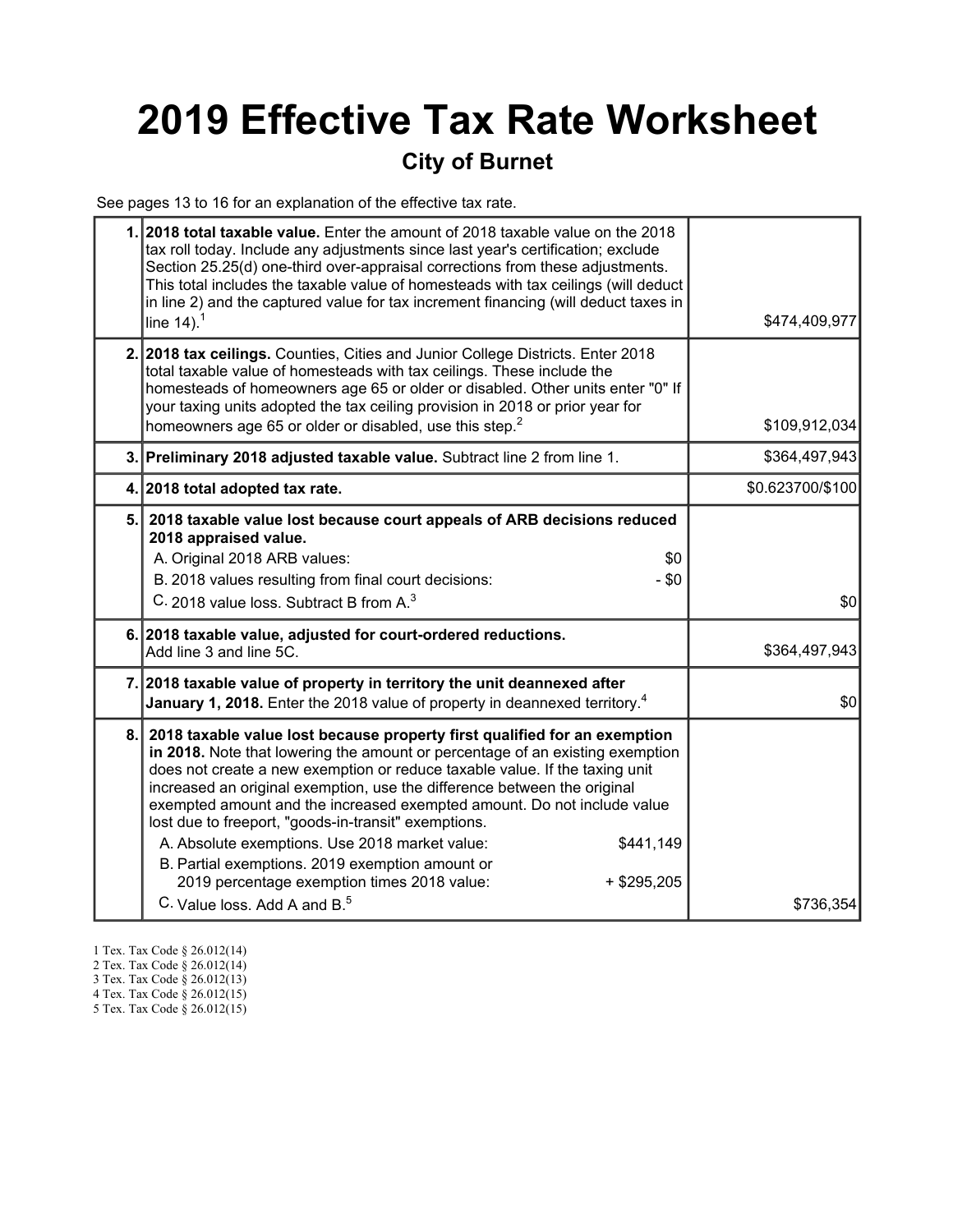## 2019 Effective Tax Rate Worksheet (continued) City of Burnet

| 9.  | 2018 taxable value lost because property first qualified for agricultural<br>appraisal (1-d or 1-d-1), timber appraisal, recreational/scenic appraisal or<br>public access airport special appraisal in 2019. Use only those properties<br>that first qualified in 2019; do not use properties that qualified in 2018.<br>A. 2018 market value:<br>\$0<br>B. 2019 productivity or special appraised value:<br>- \$0<br>C. Value loss. Subtract B from A. <sup>6</sup> | \$0           |
|-----|-----------------------------------------------------------------------------------------------------------------------------------------------------------------------------------------------------------------------------------------------------------------------------------------------------------------------------------------------------------------------------------------------------------------------------------------------------------------------|---------------|
|     | 10. Total adjustments for lost value. Add lines 7, 8C and 9C.                                                                                                                                                                                                                                                                                                                                                                                                         | \$736,354     |
|     | 11. 2018 adjusted taxable value. Subtract line 10 from line 6.                                                                                                                                                                                                                                                                                                                                                                                                        | \$363,761,589 |
|     | 12. Adjusted 2018 taxes. Multiply line 4 by line 11 and divide by \$100.                                                                                                                                                                                                                                                                                                                                                                                              | \$2,268,781   |
|     | 13. Taxes refunded for years preceding tax year 2018. Enter the amount of<br>taxes refunded by the taxing unit for tax years preceding tax year 2018. Types<br>of refunds include court decisions, Tax Code § 25.25(b) and (c) corrections and<br>Tax Code § 31.11 payment errors. Do not include refunds for tax year 2018.<br>This line applies only to tax years preceding tax year 2018. <sup>7</sup>                                                             | \$812         |
|     | 14. Taxes in tax increment financing (TIF) for tax year 2018. Enter the amount<br>of taxes paid into the tax increment fund for a reinvestment zone as agreed by<br>the taxing unit. If the unit has no 2019 captured appraised value in Line 16D,<br>enter $"0"$ . $^8$                                                                                                                                                                                              | \$0           |
|     | 15. Adjusted 2018 taxes with refunds and TIF adjustment. Add lines 12 and 13,<br>subtract line 14.9                                                                                                                                                                                                                                                                                                                                                                   | \$2,269,593   |
| 16. | Total 2019 taxable value on the 2019 certified appraisal roll today. This<br>value includes only certified values and includes the total taxable value of<br>homesteads with tax ceilings (will deduct in line 18). These homesteads<br>includes homeowners age 65 or older or disabled. <sup>10</sup><br>A. Certified values only:<br>\$517,243,066<br>B. Counties: Include railroad rolling stock<br>values certified by the Comptroller's office:<br>$+$ \$0       |               |

6 Tex. Tax Code § 26.012(15) 7 Tex. Tax Code § 26.012(13)

8 Tex. Tax Code § 26.03(c) 9 Tex. Tax Code § 26.012(13)

10 Tex. Tax Code § 26.012(15)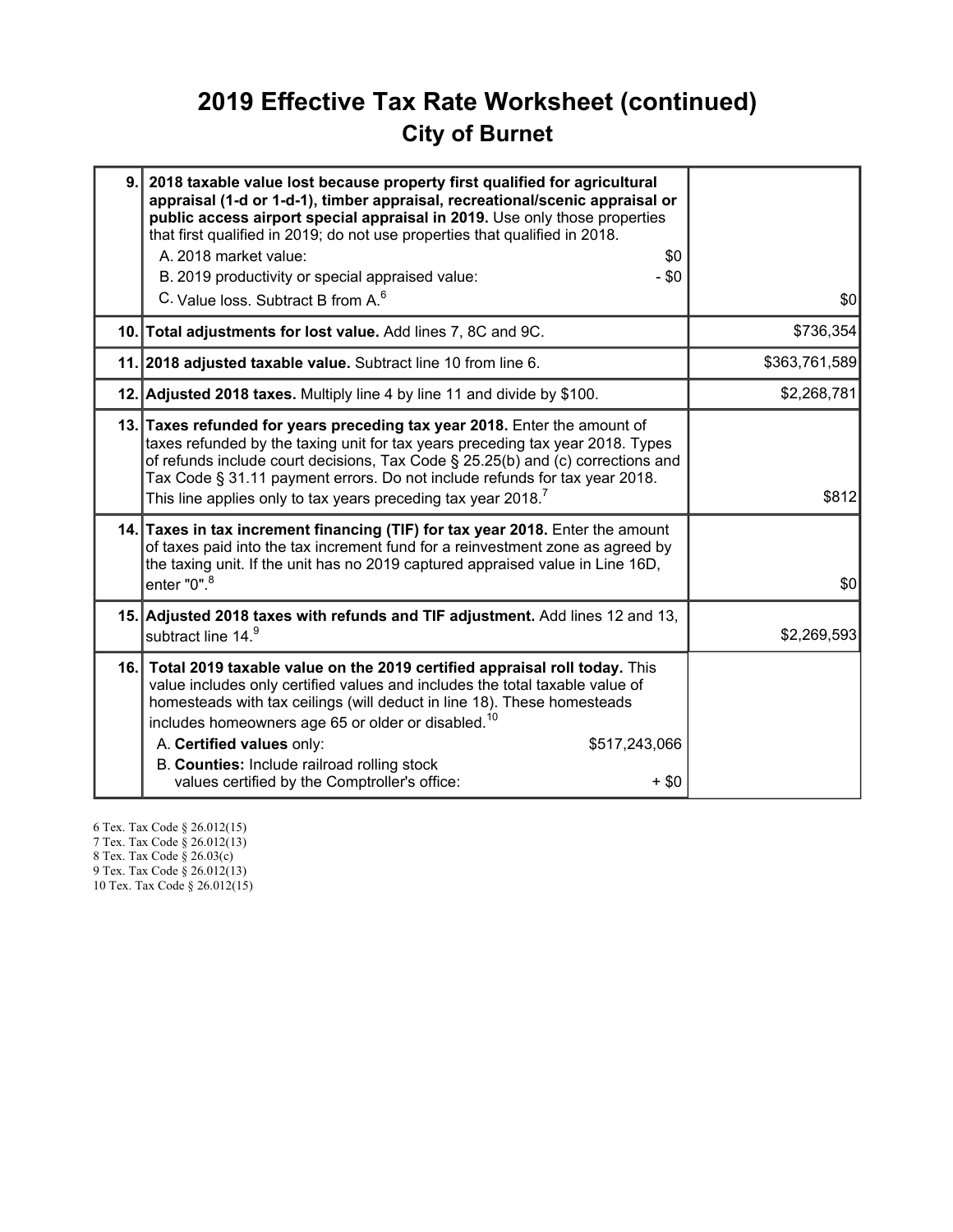## 2019 Effective Tax Rate Worksheet (continued) City of Burnet

| 16.<br>(cont.) | C. Pollution control exemption: Deduct the value<br>of property exempted for the current tax year for<br>the first time as pollution control property:<br>D. Tax increment financing: Deduct the 2019<br>captured appraised value of property taxable by a<br>taxing unit in a tax increment financing zone for<br>which the 2019 taxes will be deposited into the tax<br>increment fund. Do not include any new property<br>value that will be included in line 21 below. <sup>11</sup><br>E. Total 2019 value. Add A and B, then subtract C<br>and D.                                                                                                                                                                                                                                                                                                                                                                                                                                                                                                                                                                                                                                                                                                       | $-$ \$0<br>$-$ \$0     | \$517,243,066 |
|----------------|---------------------------------------------------------------------------------------------------------------------------------------------------------------------------------------------------------------------------------------------------------------------------------------------------------------------------------------------------------------------------------------------------------------------------------------------------------------------------------------------------------------------------------------------------------------------------------------------------------------------------------------------------------------------------------------------------------------------------------------------------------------------------------------------------------------------------------------------------------------------------------------------------------------------------------------------------------------------------------------------------------------------------------------------------------------------------------------------------------------------------------------------------------------------------------------------------------------------------------------------------------------|------------------------|---------------|
| 17.1           | Total value of properties under protest or not included on certified<br>appraisal roll. <sup>12</sup><br>A. 2019 taxable value of properties under<br>protest. The chief appraiser certifies a list of<br>properties still under ARB protest. The list shows<br>the appraisal district's value and the taxpayer's<br>claimed value, if any or an estimate of the value if<br>the taxpayer wins. For each of the properties<br>under protest, use the lowest of these values.<br>Enter the total value. <sup>13</sup><br>B. 2019 value of properties not under protest or<br>included on certified appraisal roll. The chief<br>appraiser gives taxing units a list of those taxable<br>properties that the chief appraiser knows about<br>but are not included at appraisal roll certification.<br>These properties also are not on the list of<br>properties that are still under protest. On this list<br>of properties, the chief appraiser includes the<br>market value, appraised value and exemptions<br>for the preceding year and a reasonable estimate<br>of the market value, appraised value and<br>exemptions for the current year. Use the lower<br>market, appraised or taxable value (as<br>appropriate). Enter the total value. <sup>14</sup> | \$9,394,554<br>$+$ \$0 |               |

11 Tex. Tax Code § 26.03(c)

12 Tex. Tax Code § 26.01(c)

13 Tex. Tax Code § 26.04 and 26.041

14 Tex. Tax Code § 26.04 and 26.041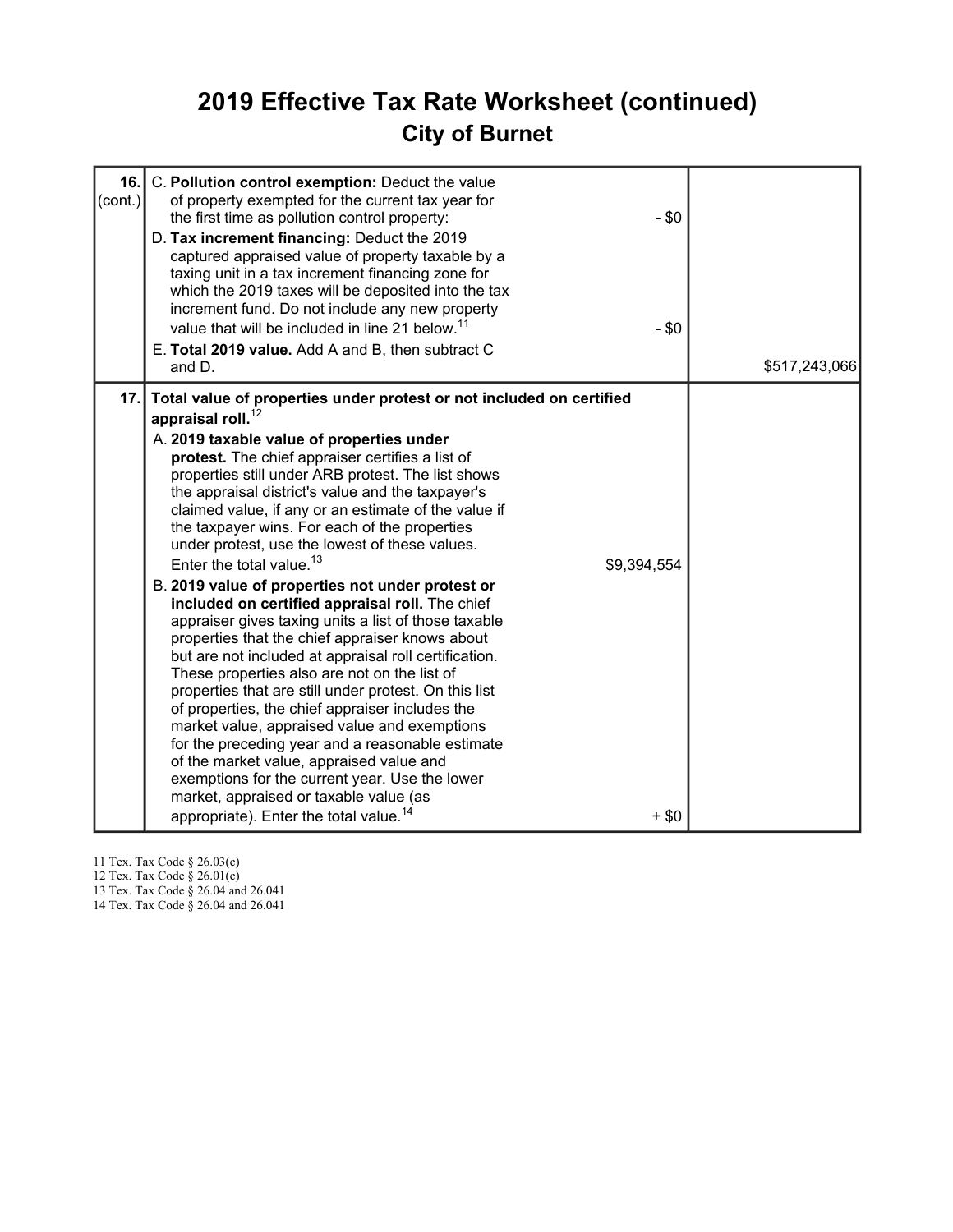## 2019 Effective Tax Rate Worksheet (continued) City of Burnet

| cont. | 17. C. Total value under protest or not certified. Add<br>A and B.                                                                                                                                                                                                                                                                                                                                                                                                                                                                                                                                                                             | \$9,394,554    |
|-------|------------------------------------------------------------------------------------------------------------------------------------------------------------------------------------------------------------------------------------------------------------------------------------------------------------------------------------------------------------------------------------------------------------------------------------------------------------------------------------------------------------------------------------------------------------------------------------------------------------------------------------------------|----------------|
|       | 18. 2019 tax ceilings. Counties, cities and junior colleges enter 2019 total taxable<br>value of homesteads with tax ceilings. These include the homesteads of<br>homeowners age 65 or older or disabled. Other taxing units enter "0". If your<br>taxing units adopted the tax ceiling provision in 2018 or prior year for<br>homeowners age 65 or older or disabled, use this step. <sup>15</sup>                                                                                                                                                                                                                                            | \$126,097,855  |
|       | 19. 2019 total taxable value. Add lines 16E and 17C. Subtract line 18.                                                                                                                                                                                                                                                                                                                                                                                                                                                                                                                                                                         | \$400,539,765  |
|       | 20. Total 2019 taxable value of properties in territory annexed after January<br>1, 2008. Include both real and personal property. Enter the 2019 value of<br>property in territory annexed. <sup>16</sup>                                                                                                                                                                                                                                                                                                                                                                                                                                     | \$0            |
|       | 21. Total 2019 taxable value of new improvements and new personal property<br>located in new improvements. New means the item was not on the appraisal<br>roll in 2018. An improvement is a building, structure, fixture or fence erected on<br>or affixed to land. New additions to existing improvements may be included if<br>the appraised value can be determined. New personal property in a new<br>improvement must have been brought into the taxing unit after January 1, 2018<br>and be located in a new improvement. New improvements do include property<br>on which a tax abatement agreement has expired for 2019. <sup>17</sup> | \$17,576,013   |
|       | 22. Total adjustments to the 2019 taxable value. Add lines 20 and 21.                                                                                                                                                                                                                                                                                                                                                                                                                                                                                                                                                                          | \$17,576,013   |
|       | 23. 2019 adjusted taxable value. Subtract line 22 from line 19.                                                                                                                                                                                                                                                                                                                                                                                                                                                                                                                                                                                | \$382,963,752  |
|       | 24. 2019 effective tax rate. Divide line 15 by line 23 and multiply by \$100. <sup>18</sup>                                                                                                                                                                                                                                                                                                                                                                                                                                                                                                                                                    | \$0.5926/\$100 |
|       | 25. COUNTIES ONLY. Add together the effective tax rates for each type of tax the<br>county levies. The total is the 2019 county effective tax rate. <sup>19</sup>                                                                                                                                                                                                                                                                                                                                                                                                                                                                              | $$$ /\$100     |

15 Tex. Tax Code § 26.012(6)

16 Tex. Tax Code § 26.012(17)

17 Tex. Tax Code § 26.012(17)

18 Tex. Tax Code § 26.04(c)

19 Tex. Tax Code § 26.04(d)

A county, city or hospital district that adopted the additional sales tax in November 2018 or in May 2019 must adjust its effective tax rate. The Additional Sales Tax Rate Worksheet on page 39 sets out this adjustment. Do not forget to complete the Additional Sales Tax Rate Worksheet if the taxing unit adopted the additional sales tax on these dates.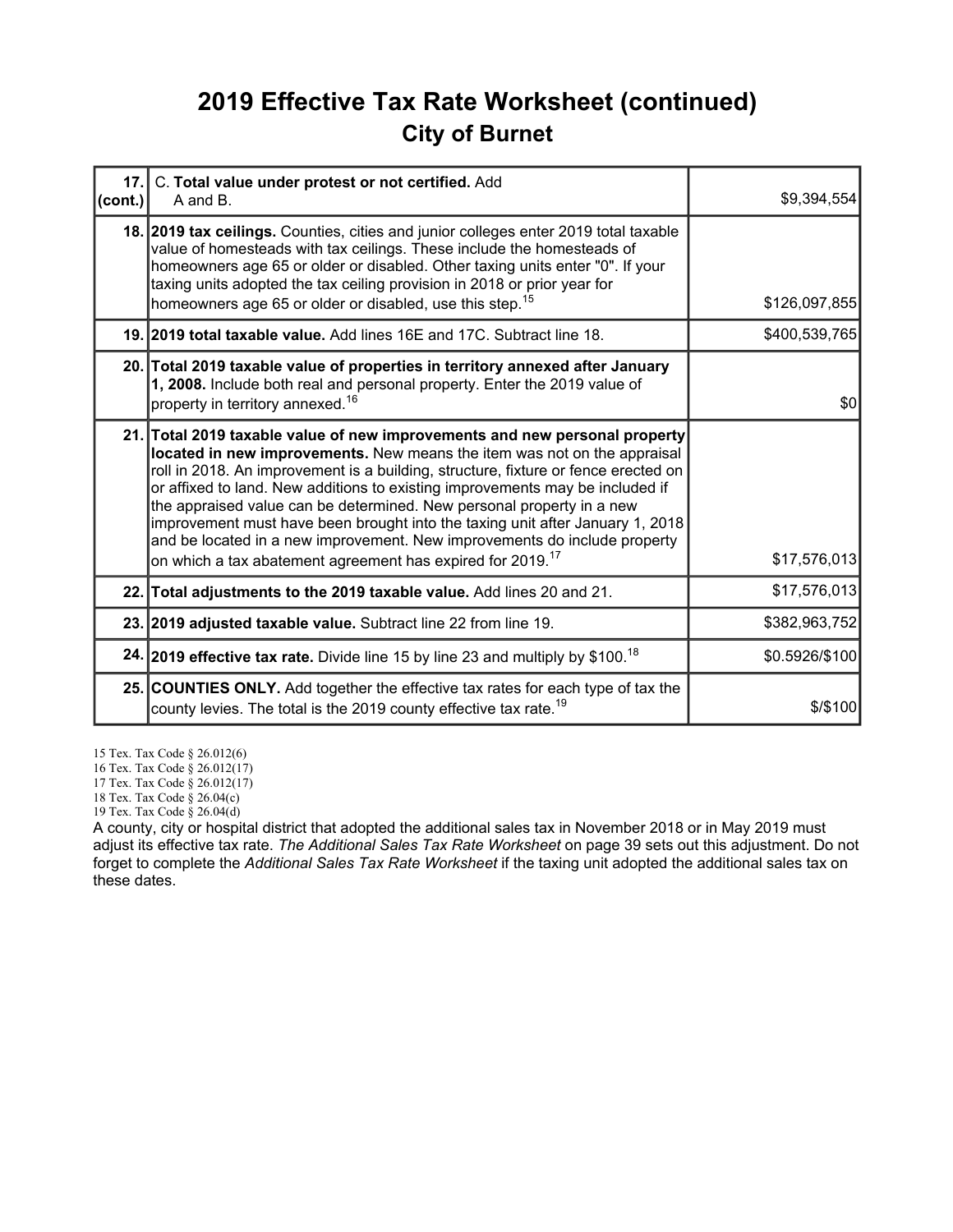## 2019 Rollback Tax Rate Worksheet

#### City of Burnet

See pages 17 to 21 for an explanation of the rollback tax rate.

|      | 26. 2018 maintenance and operations (M&O) tax rate.                                                                                                                                                                                                                                                                                                                                                                                                                                                                                                                                                                                                                         |                      | \$0.550700/\$100 |
|------|-----------------------------------------------------------------------------------------------------------------------------------------------------------------------------------------------------------------------------------------------------------------------------------------------------------------------------------------------------------------------------------------------------------------------------------------------------------------------------------------------------------------------------------------------------------------------------------------------------------------------------------------------------------------------------|----------------------|------------------|
|      | 27. 2018 adjusted taxable value. Enter the amount from line 11.                                                                                                                                                                                                                                                                                                                                                                                                                                                                                                                                                                                                             |                      | \$363,761,589    |
| 28.1 | 2018 M&O taxes.<br>A. Multiply line 26 by line 27 and divide by \$100.<br>B. Cities, counties and hospital districts with<br>additional sales tax: Amount of additional sales<br>tax collected and spent on M&O expenses in                                                                                                                                                                                                                                                                                                                                                                                                                                                 | \$2,003,235          |                  |
|      | 2018. Enter amount from full year's sales tax<br>revenue spent for M&O in 2018 fiscal year, if any.<br>Other units, enter "0." Counties exclude any<br>amount that was spent for economic development<br>grants from the amount of sales tax spent.<br>C. Counties: Enter the amount for the state criminal<br>justice mandate. If second or later year, the<br>amount is for increased cost above last year's                                                                                                                                                                                                                                                              | $+$ \$592,613        |                  |
|      | amount. Other units, enter "0."<br>D. Transferring function: If discontinuing all of a<br>department, function or activity and transferring it<br>to another unit by written contract, enter the<br>amount spent by the unit discontinuing the<br>function in the 12 months preceding the month of<br>this calculation. If the unit did not operate this<br>function for this 12-month period, use the amount<br>spent in the last full fiscal year in which the unit<br>operated the function. The unit discontinuing the<br>function will subtract this amount in H below. The<br>unit receiving the function will add this amount in<br>H below. Other units, enter "0." | $+$ \$0<br>$+/-$ \$0 |                  |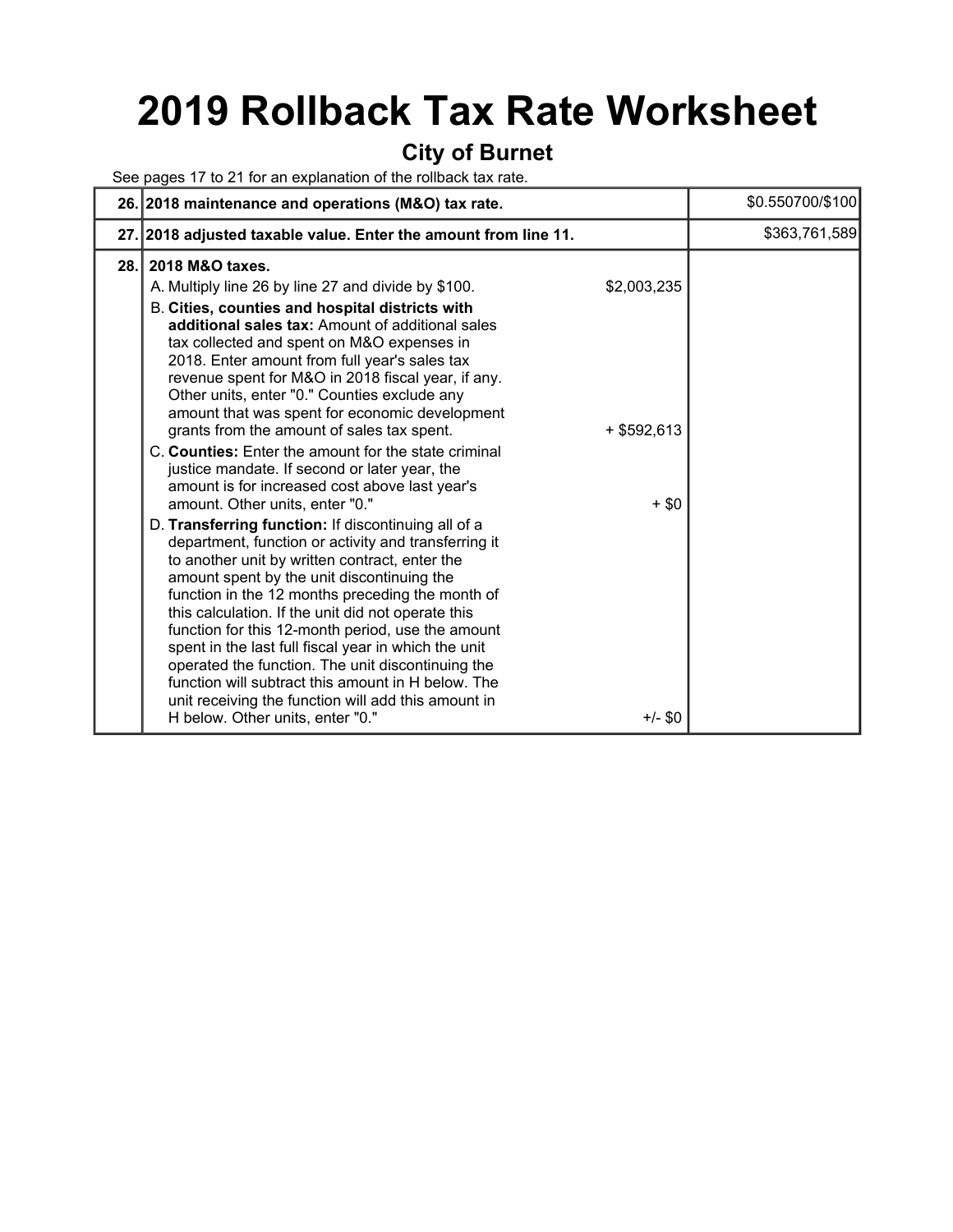## 2019 Rollback Tax Rate Worksheet (continued) City of Burnet

| 28.1<br>$\text{(cont.)}$ | E. Taxes refunded for years preceding tax year<br>2018: Enter the amount of M&O taxes refunded<br>during the last budget year for tax years<br>preceding tax year 2018. Types of refunds<br>include court decisions, Section 25.25(b) and (c)<br>corrections and Section 31.11 payment errors.<br>Do not include refunds for tax year 2018. This<br>line applies only to tax years preceding tax year<br>2018.<br>$+$ \$698<br>F. Enhanced indigent health care expenditures:<br>Enter the increased amount for the current year's<br>enhanced indigent health care expenditures<br>above the preceding tax year's enhanced indigent<br>health care expenditures, less any state<br>assistance.<br>$+$ \$0<br>G. Taxes in tax increment financing (TIF): Enter<br>the amount of taxes paid into the tax increment<br>fund for a reinvestment zone as agreed by the<br>taxing unit. If the unit has no 2019 captured<br>appraised value in Line 16D, enter "0."<br>$-$ \$0<br>H. Adjusted M&O Taxes. Add A, B, C, E and F. For<br>unit with D, subtract if discontinuing function and |                |
|--------------------------|--------------------------------------------------------------------------------------------------------------------------------------------------------------------------------------------------------------------------------------------------------------------------------------------------------------------------------------------------------------------------------------------------------------------------------------------------------------------------------------------------------------------------------------------------------------------------------------------------------------------------------------------------------------------------------------------------------------------------------------------------------------------------------------------------------------------------------------------------------------------------------------------------------------------------------------------------------------------------------------------------------------------------------------------------------------------------------------|----------------|
|                          | add if receiving function. Subtract G.                                                                                                                                                                                                                                                                                                                                                                                                                                                                                                                                                                                                                                                                                                                                                                                                                                                                                                                                                                                                                                               | \$2,596,546    |
|                          | 29. 2019 adjusted taxable value.<br>Enter line 23 from the Effective Tax Rate Worksheet.                                                                                                                                                                                                                                                                                                                                                                                                                                                                                                                                                                                                                                                                                                                                                                                                                                                                                                                                                                                             | \$382,963,752  |
|                          | 30. 2019 effective maintenance and operations rate.<br>Divide line 28H by line 29 and multiply by \$100.                                                                                                                                                                                                                                                                                                                                                                                                                                                                                                                                                                                                                                                                                                                                                                                                                                                                                                                                                                             | \$0.6780/\$100 |
|                          | 31. 2019 rollback maintenance and operation rate.<br>Multiply line 30 by 1.08. (See lines 49 to 52 for additional rate for pollution<br>control expenses.                                                                                                                                                                                                                                                                                                                                                                                                                                                                                                                                                                                                                                                                                                                                                                                                                                                                                                                            | \$0.7322/\$100 |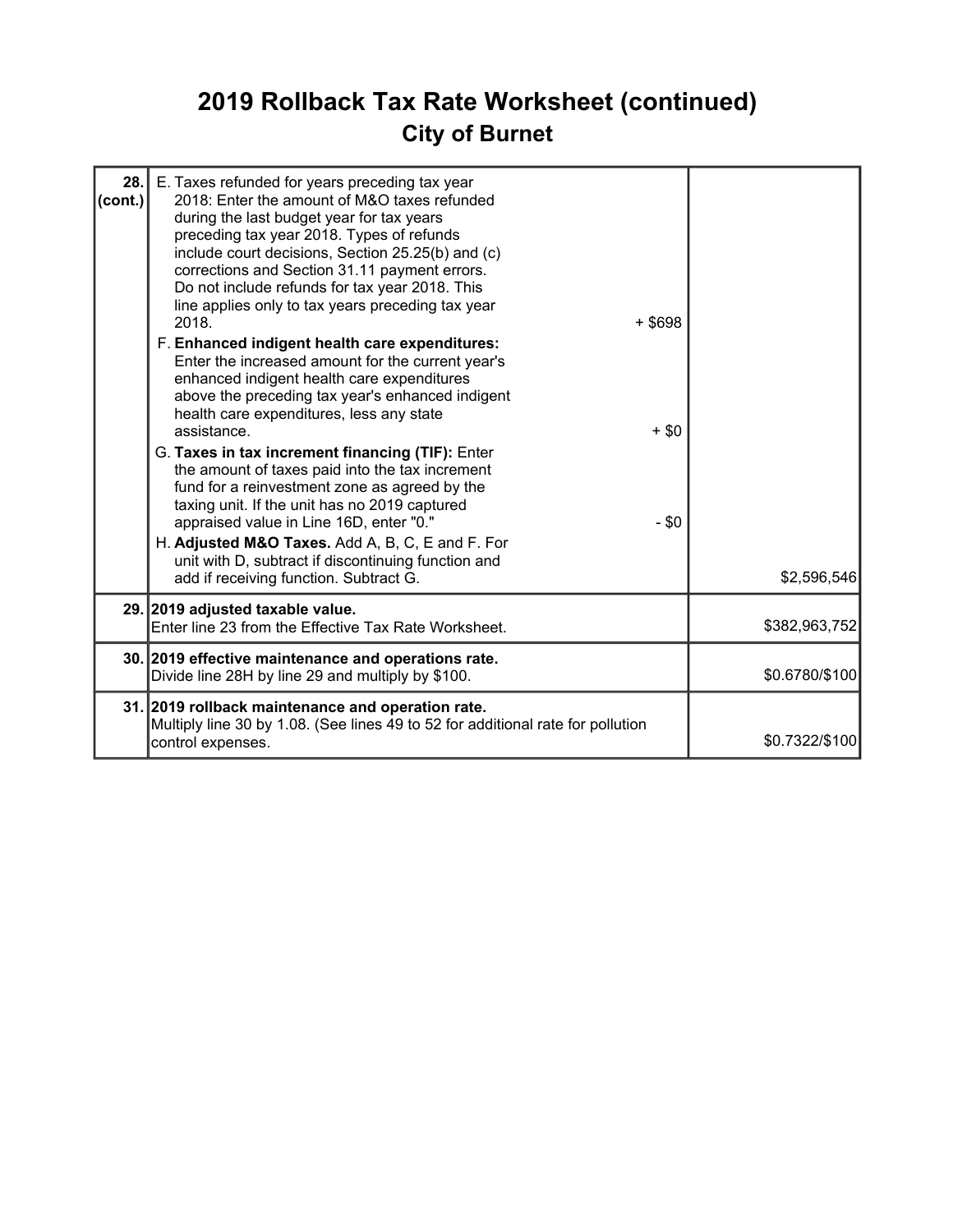## 2019 Rollback Tax Rate Worksheet (continued) City of Burnet

| 32.1 | Total 2019 debt to be paid with property taxes and additional sales tax<br>revenue.<br>"Debt" means the interest and principal that will be paid on debts that:<br>(1) are paid by property taxes,<br>(2) are secured by property taxes,<br>(3) are scheduled for payment over a period longer than one year and<br>(4) are not classified in the unit's budget as M&O expenses.<br>A: Debt also includes contractual payments to other<br>taxing units that have incurred debts on behalf of<br>this taxing unit, if those debts meet the four<br>conditions above. Include only amounts that will be<br>paid from property tax revenue. Do not include<br>appraisal district budget payments. List the debt in<br>Schedule B: Debt Service.<br>\$376,512<br>B: Subtract unencumbered fund amount used to<br>reduce total debt.<br>$-$52,944$<br>C: Subtract amount paid from other resources.<br>-\$0<br>D: Adjusted debt. Subtract B and C from A. | \$323,568      |
|------|-------------------------------------------------------------------------------------------------------------------------------------------------------------------------------------------------------------------------------------------------------------------------------------------------------------------------------------------------------------------------------------------------------------------------------------------------------------------------------------------------------------------------------------------------------------------------------------------------------------------------------------------------------------------------------------------------------------------------------------------------------------------------------------------------------------------------------------------------------------------------------------------------------------------------------------------------------|----------------|
|      | 33. Certified 2018 excess debt collections. Enter the amount certified by the<br>collector.                                                                                                                                                                                                                                                                                                                                                                                                                                                                                                                                                                                                                                                                                                                                                                                                                                                           | \$0            |
|      | 34. Adjusted 2019 debt. Subtract line 33 from line 32.                                                                                                                                                                                                                                                                                                                                                                                                                                                                                                                                                                                                                                                                                                                                                                                                                                                                                                | \$323,568      |
|      | 35. Certified 2019 anticipated collection rate. Enter the rate certified by the<br>collector. If the rate is 100 percent or greater, enter 100 percent.                                                                                                                                                                                                                                                                                                                                                                                                                                                                                                                                                                                                                                                                                                                                                                                               | 100.000000%    |
|      | 36. 2019 debt adjusted for collections. Divide line 34 by line 35.                                                                                                                                                                                                                                                                                                                                                                                                                                                                                                                                                                                                                                                                                                                                                                                                                                                                                    | \$323,568      |
|      | 37.12019 total taxable value. Enter the amount on line 19.                                                                                                                                                                                                                                                                                                                                                                                                                                                                                                                                                                                                                                                                                                                                                                                                                                                                                            | \$400,539,765  |
|      | 38. 2019 debt tax rate. Divide line 36 by line 37 and multiply by \$100.                                                                                                                                                                                                                                                                                                                                                                                                                                                                                                                                                                                                                                                                                                                                                                                                                                                                              | \$0.0807/\$100 |
|      | 39. 2019 rollback tax rate. Add lines 31 and 38.                                                                                                                                                                                                                                                                                                                                                                                                                                                                                                                                                                                                                                                                                                                                                                                                                                                                                                      | \$0.8129/\$100 |
|      | 40. COUNTIES ONLY. Add together the rollback tax rates for each type of tax the<br>county levies. The total is the 2019 county rollback tax rate.                                                                                                                                                                                                                                                                                                                                                                                                                                                                                                                                                                                                                                                                                                                                                                                                     | $$$ /\$100     |

A taxing unit that adopted the additional sales tax must complete the lines for the Additional Sales Tax Rate. A taxing unit seeking additional rollback protection for pollution control expenses completes the Additional Rollback Protection for Pollution Control.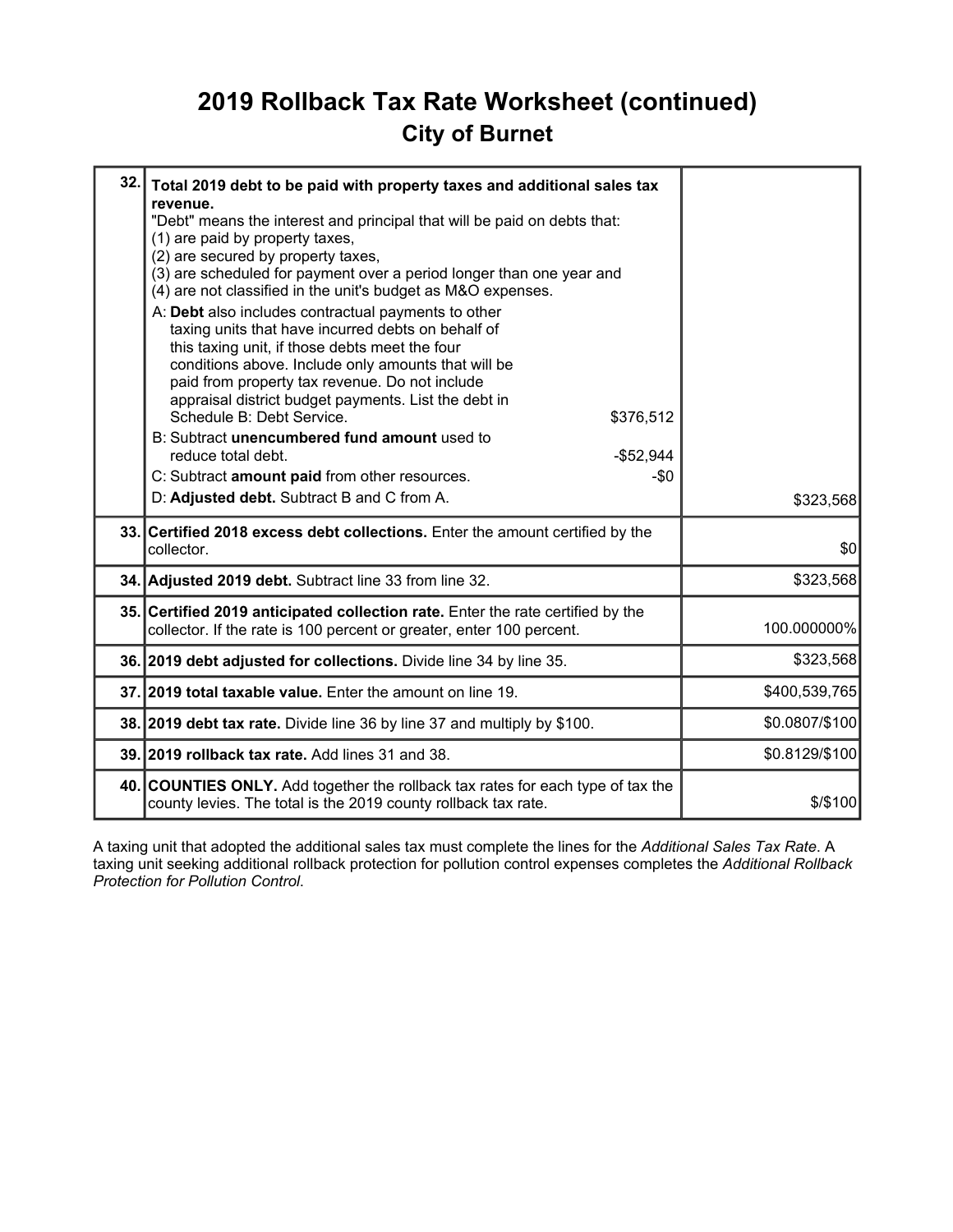## Additional Sales Tax Rate Worksheet City of Burnet

| 41. Units that adopted the sales tax in August or November 2018, or in January or<br>May 2019. Enter the Comptroller's estimate of taxable sales for the previous<br>four quarters. Units that adopted the sales tax before August 2018, skip this<br>line. | \$0            |
|-------------------------------------------------------------------------------------------------------------------------------------------------------------------------------------------------------------------------------------------------------------|----------------|
| 42. Estimated sales tax revenue. Counties exclude any amount that is or will be<br>spent for economic development grants from the amount of estimated sales tax<br>revenue.                                                                                 |                |
| UNITS THAT ADOPTED THE SALES TAX IN AUGUST OR NOVEMBER<br>2018, OR IN JANUARY OR MAY 2019. Multiply the amount on line 41 by the<br>sales tax rate (.01, .005, or .0025, as applicable) and multiply the result<br>by .95.                                  |                |
| $-OR-$                                                                                                                                                                                                                                                      |                |
| UNITS THAT ADOPTED THE SALES TAX BEFORE AUGUST 2018. Enter<br>the sales tax revenue for the previous four quarters. Do not multiply by .95.                                                                                                                 | \$592,613      |
| 43. 2019 total taxable value. Enter the amount from line 37 of the Rollback Tax<br>Rate Worksheet.                                                                                                                                                          | \$400,539,765  |
| 44. Sales tax adjustment rate. Divide line 42 by line 43 and multiply by \$100.                                                                                                                                                                             | \$0.1479/\$100 |
| 45. 2019 effective tax rate, unadjusted for sales tax. Enter the rate from line 24 or<br>25, as applicable, on the Effective Tax Rate Worksheet.                                                                                                            | \$0.5926/\$100 |
| 46. 2019 effective tax rate, adjusted for sales tax.                                                                                                                                                                                                        |                |
| UNITS THAT ADOPTED THE SALES TAX IN AUGUST OR NOVEMBER<br>2018, OR IN JANUARY OR MAY 2019. Subtract line 45 from line 46.                                                                                                                                   |                |
| $-OR-$                                                                                                                                                                                                                                                      |                |
| UNITS THAT ADOPTED THE SALES TAX BEFORE AUGUST 2018. Enter<br>line 46, do not subtract.                                                                                                                                                                     | \$0.5926/\$100 |
| 47. 2019 rollback tax rate, unadjusted for sales tax. Enter the rate from line 39 or<br>40, as applicable, of the rollback tax rate worksheet.                                                                                                              | \$0.8129/\$100 |
| 48. 2019 rollback tax rate, adjusted for sales tax. Subtract line 44 from line 47.                                                                                                                                                                          | \$0.6650/\$100 |

If the additional sales tax rate increased or decreased from last year, contact the Comptroller's office for special instructions on calculating the sales tax projection for the first year after the rate change.